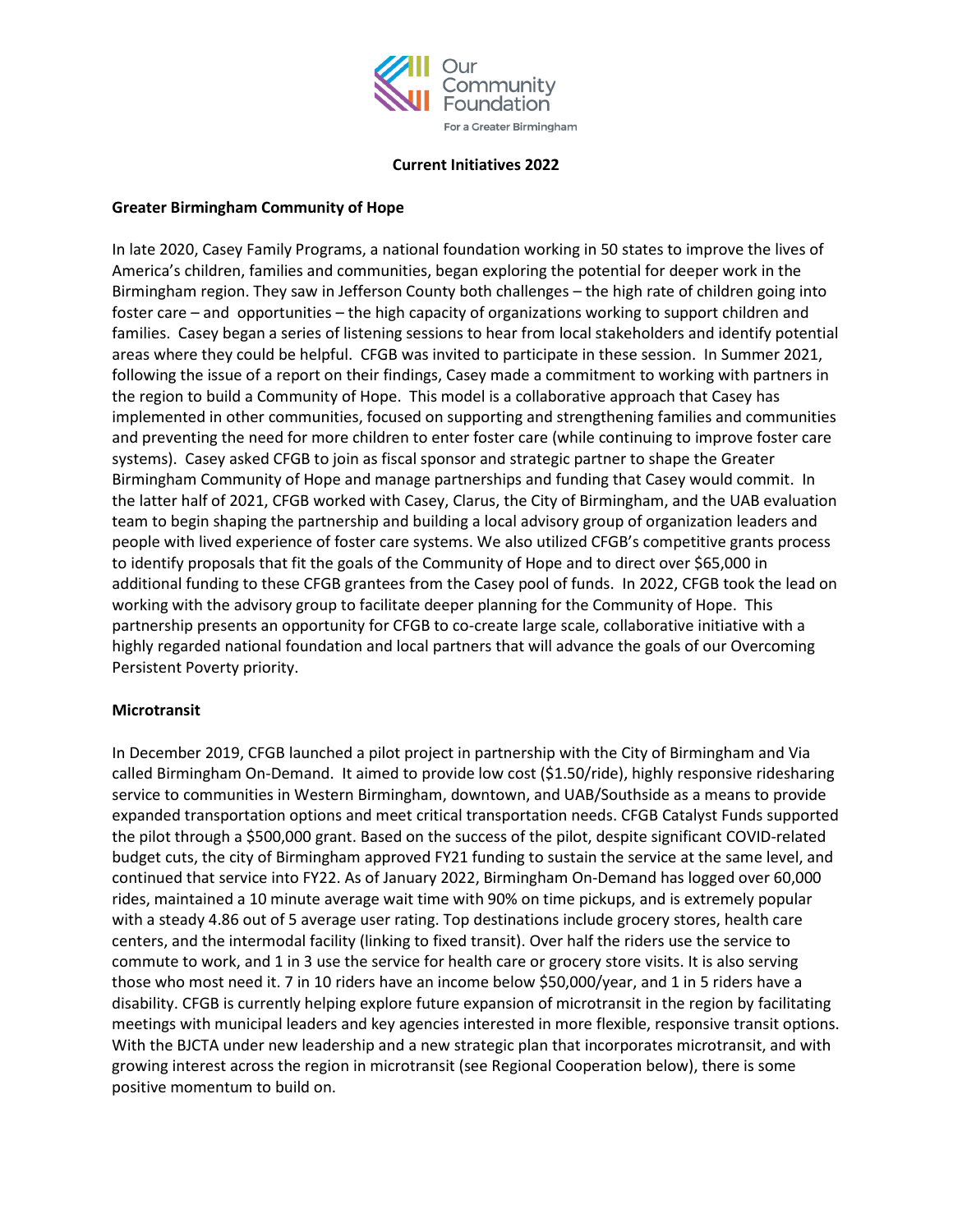

#### **Regional Cooperation**

In 2016, CFGB (with Catalyst Donor support) made a significant grant to the Public Affairs Research Council of Alabama (PARCA) to conduct an intensive study on regional cooperation. With 35 municipalities in Jefferson County and 89 in the seven-county metro-area, the region is a patchwork quilt of jurisdictions. Our metropolitan area has fallen behind regional rivals in areas such as economic, employment and population growth, in part because we lack unifying political or cooperative structures. The study and report *(Together We Can),* launched in June 2017, provided rigorous analysis of our current situation, the collaborative models other cities have employed, and the pros and cons of greater cooperation. It presented community leaders with sound information on which to evaluate possible alternatives for enhancing our region's economic prosperity. After the release of the report, Community Foundation staff has made presentations to 40 organizations representing over 2000 civic and community leaders, met with almost all regional government officials, and reached over 7,500 people through the Together We Prosper website. In 2018, CFGB moved from dissemination and discussion to planning and action. We engaged elected officials to begin building a framework for cooperation and engaged more than 40 area leaders to serve on our Champions Council and provide strategic support to regional cooperation efforts.

In late 2018, CFGB helped bring mayors in the Jefferson County Mayors Association together to shape a regional cooperation agenda. In 2019, CFGB supported the work of mayor-led committees in addressing two initial priorities for cooperation: a countywide no-poaching pledge (signed in 2019 by 23 mayors and adopted in 2021 by the full Mayors Association) and consolidated 911 services. At the next 'deep dive' in January 2020, the mayors identified four issues for their 2020 cooperation agenda: consolidation of jails, human trafficking ordinances, vaping ordinances, and Census participation. CFGB and the Jefferson County Mayors Association co-funded a PARCA study on jail consolidation; they are currently working together to advance recommendations in that study. At the May 2021 'deep dive', the Mayors identified improved ambulance service and consolidated trash/recycling services as priorities, leading to further expansion of the Cahaba Solid Waste Authority to seven member municipalities. The Mayors Association has adopted the concept of an annual deep dive to set cooperation priorities and, since 2021, has initiated that process on its own.

More recently, CFGB has had opportunities to partner with a group of city councilors on regional cooperation. In 2020, Jefferson County Commissioner Steve Ammons and the Jefferson Co. Councilors Coalition, an emerging cooperative group of city councilors from cities across the county, invited CFGB to help them grow the coalition and plan. Over the next year and a half, CFGB worked with the Coalition to formalize its mission, vision, and values, coordinate with the Mayors Association, expand to 13 member cities, and hold its own deep dive session. In December 2021, with facilitation by CFGB, the Coalition identified trails expansion and transportation (including expanding microtransit) as its two priorities for collaborative action.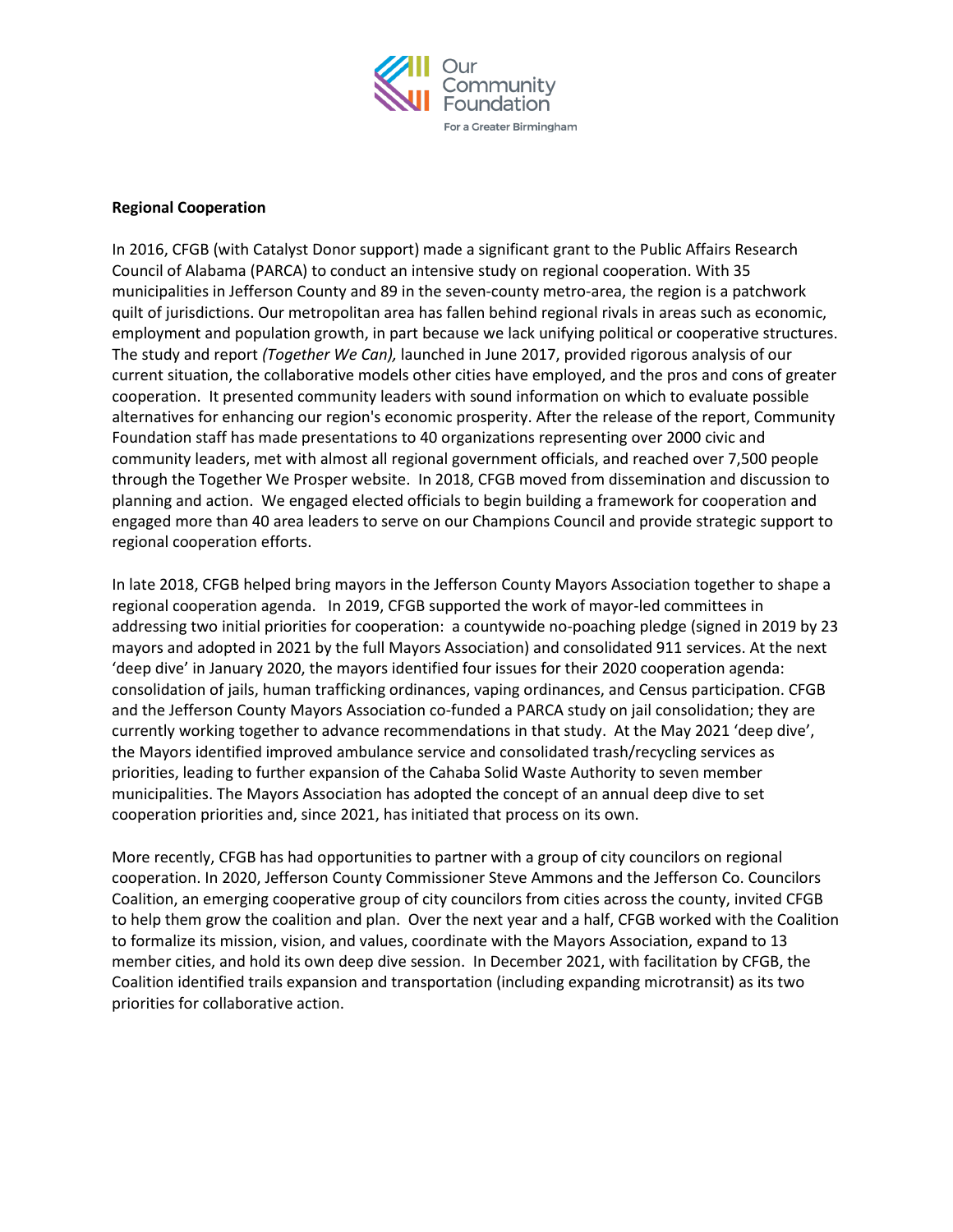

### **Inclusive Economic Growth**

As Economic Opportunity for All was emerging as one of our five strategic priorities, the Foundation began stepping up to leadership roles in this space. Over the past five years, our work has centered on three interrelated efforts:

- In 2017, CFGB co-commissioned a study by Burning Glass Technologies that analyzed workforce readiness and current and potential employment sectors, leading to a data-driven regional workforce alignment strategy launched in 2019 by a broad coalition of partners.
- In 2019, the City of Birmingham engaged the Brookings Institution to research a set of goals and strategies that would move Birmingham beyond its stagnant economic growth and extreme racial disparities. In January 2020, Brookings and the city asked CFGB to facilitate the design phase of the inclusive economic growth strategy, called Prosper Birmingham. CFGB made a \$100,000 grant from Catalyst Funds to support this work. Later in 2020, CFGB took a lead in facilitating planning for the Job Access leg of this work, and President Chris Nanni joined the Prosper Board to help guide Prosper as it completed its multi-pronged strategy and prepared for implementation.
- In 2019, a group of Catalyst Fellows began working with CFGB staff to explore the potential for a fund that would provide patient, flexible capital and technical assistance to meet the needs of small, minority-owned businesses. CFGB engaged Rockefeller Philanthropy Partners as a consultant in early 2020 to conduct research and interviews and begin to shape a plan to advance this idea. In late 2020, based on the final plan and proposal, the Catalyst Fund donors recommended and the Board approved an unprecedented \$1.5 million allocation to establish the Small Business Impact Fund. In early 2021, CFGB convened an Impact Advisory Committee of local and regional leaders (including four CFGB Board members) to flesh out the parameters of a Small Business Impact Grant (SBIG) program that would help CDFIs and other community lenders fill gaps for small, underserved businesses with innovative capital and technical assistance. In Summer 2021, six lending organizations received a total of \$1.155 million in SBIG grants. As of January 2022, we were already seeing positive impacts on small business supports and the businesses themselves. For example, Sabre Finance was able to use the SBIG grant to leverage \$2.5M in Small Business Administration capital and has made 10 loans totaling over \$300K since the grant was awarded.

# **Mental Health**

According to the CDC, Alabama and all but one of the Birmingham metro counties have higher rates of suicide and poor mental health than the nation as a whole. In the local Community Health Improvement Plan process, mental health consistently ranks among the top public health priorities. In 2015, recognizing mental health as a crisis-level issue, the Foundation made a commitment to play strong leadership role in this space. Our work since then has focused on two major legs of the initiative:

• Building Comprehensive School Mental Health Systems: In 2015, CFGB became the backbone organization for the Health Action Partnership's Mental Health Priority Group, which aims to expand access to mental health services. Over the course of two years, the group researched children's mental health systems, engaged a national expert in school mental health, and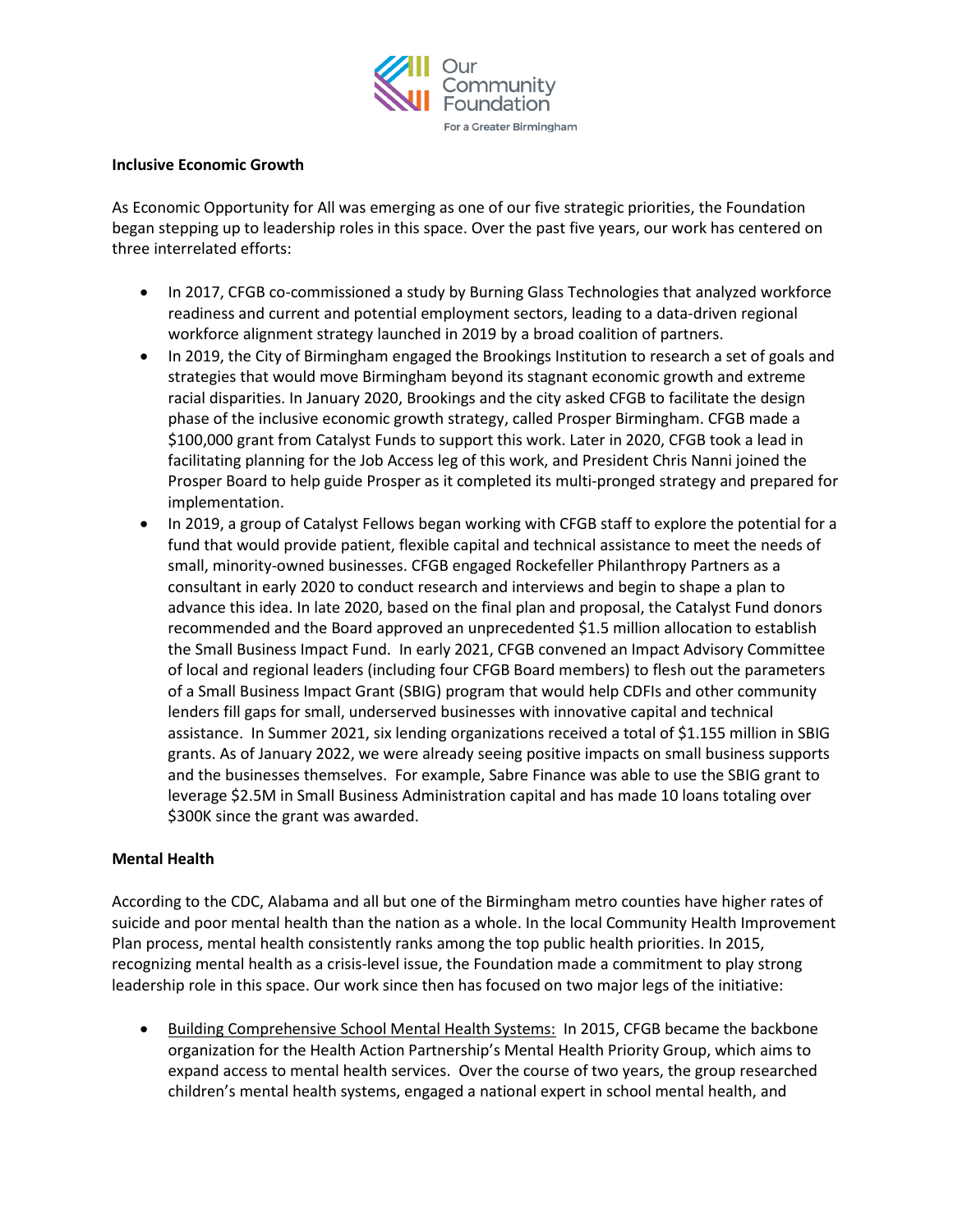

worked with four local school districts (Tarrant City, Blount County, Homewood City, and Pell City) to develop a collaborative plan around mental health supports for students. In 2018, all this preparation and planning culminated in the launch of this unprecedented partnership between four school districts to address student mental health needs through enhanced training, assessment and mental health services. The first full school year evaluation was completed in Fall 2019, with strong results. In 2020, we engaged three additional districts (Birmingham, Fairfield, and Alabaster City Schools) to explore how to expand the model beyond the pilot. The 2020 COVID crisis disrupted both the program's implementation and most aspects of education and student support in these districts. We have since been working with school systems and mental health providers to help pivot and meet the growing and changing mental health needs during the crisis, while continuing to work on long-term structural changes locally and statewide to improve support for children's mental health. This includes revisiting some earlier work on establishing school-based health centers with a mental health component.

- St. Vincent's Collaborative Care Clinic: Since 2015, CFGB has partnered with St. Vincent's Health System to implement an integrated care model (linking mental health and primary care) at two local primary care clinics. This model is associated with improved mental health outcomes and lower mean health care costs. A 2018 review of this pilot project was promising, finding that over 2/3 of patients showed significant improvement in depression and/or anxiety. St. Vincent's has faced challenges making the model self-sustaining due to limits on both public and private mental health insurance coverage for adults in Alabama. CFGB provided small grants in 2019 and 2020 for St. Vincent's to engage a national expert to help troubleshoot these issues. St. Vincent's has since made some major steps forward in addressing insurance reimbursement structures and implementing sustainability strategies.
- Evolving Needs, New Opportunities: In Summer 2021, with support from several local funders, CFGB hired Robin Sparks as a part-time Mental Health Initiative Director. Robin previously served as Executive Director of the Anne B. LaRussa Foundation of Hope, where she was involved in launching major mental health initiatives like the Psychiatric Intake Response Center (PIRC) at Children's Hospital. Since her hire, Robin has been working with mental health partners through the Mental Health Priority Group and Mental Health Roundtable to assess evolving mental health needs in the community and new areas for collaborative action. She is working on an updated mental health plan, to be completed February 2022. Since she started at CFGB, Robin also helped shepherd the process of bringing a Mental Health Crisis Diversion Center and over \$6M in state funding to Birmingham. CFGB provided a lead matching grant for this application and helped support a strong proposal and advocacy effort for the center to be placed in Birmingham, expanding access locally to crisis mental health resources.

# **Summer Adventures in Learning (SAIL)**

Summer learning loss (the 'summer slide') is the primary cause of the cumulative academic performance gap for low-income students. CFGB is part of the SAIL funder collaborative that supports summer learning opportunities in the Birmingham region. Since 2014, CFGB has focused all its SAIL funding in the summer program in Tarrant, an urban school system northeast of Birmingham where 95.4% of the students receive free/reduced meals. This small system has allowed us to pursue a longitudinal analysis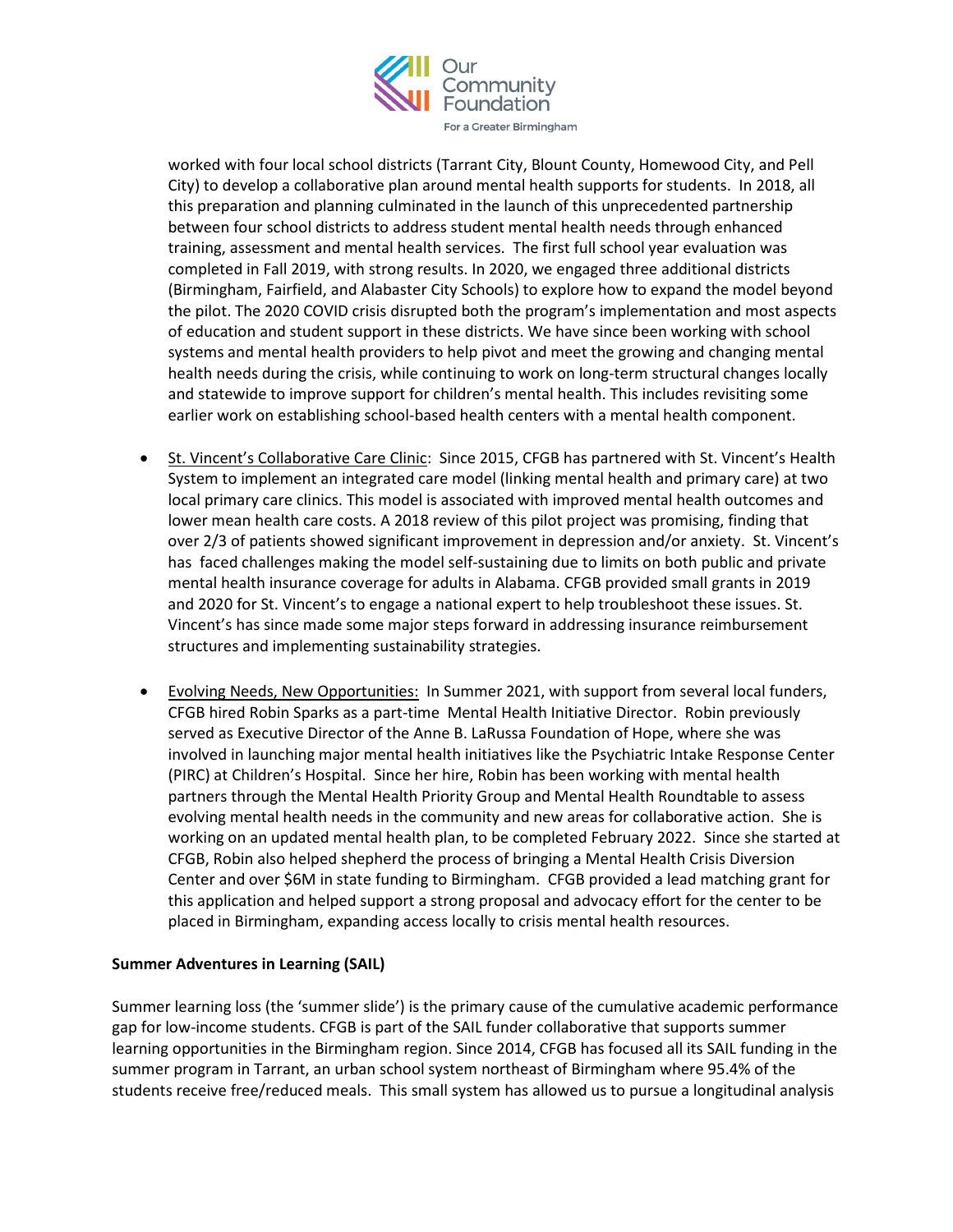

of how summer programming impacts a child's readiness for the next school year. The data over the past five years has shown that: students that started at the lowest performance level showed the most gains; students that participate in two or more programs (summer or afterschool) show greater gains; student scores have trended upward as the program has matured. Relative to the highest performing SAIL programs, the Tarrant program's outcomes have been inconsistent; therefore, Tarrant shifted in 2018 to the tested Power Scholars curriculum, resulting in solid gains in both reading and math. In 2019, we expanded our focus to encompass three other high-performing programs and commissioned a study to look more closely at factors contributing to SAIL program success. The results of that study have informed our subsequent investments, continuing with a broader set of grantees and building a peer learning community between programs. In 2022, we are evaluating our approach to SAIL and whether to continue it as an initiative or transition to more of an ongoing component of our grantmaking.

# **Recently Completed Initiatives**

#### **Census Complete Count**

The U.S. Constitution requires a national Census - a count of our country's population and households – every ten years. The resulting data is essential to ensure a fair distribution of over \$675 billion in federal funds, the assignment of congressional seats, legislative redistricting and allocation of resources. The funds that power vital programs impacting housing, education, transportation, employment, health care and public policy depend on this process. In 2010, Alabama failed to count over 100,000 households. Alabama has had a low census response rate historically and was at risk of an undercount in 2020 that could translate into losing a congressional seat and up to \$1.6 billion federal dollars.

In November 2018, the Census Equity Fund released a Request for Proposals for grants to support outreach and education initiatives aimed at counting *Hard-to-Count* (HTC) populations (African Americans, low-income families, Latinos, families with children under the age of 5, renters, and foreign-born individuals) in prioritized states, including Alabama. CFGB took a lead role along with Alabama Giving and ¡HICA! to convene a group of organizations across the state to develop the *Alabama Count Collaborative Plan*. This core group including The Black Belt Community Foundation, Voices for Alabama's Children, Alabama Community Action Agencies, Greater Birmingham Ministries, and ACIJ - formed the Collaborative and is coordinating with state and local Complete Count Committees to enhance their efforts. The focus of this effort was to develop culturally specific messaging to reach the HTC communities and to ensure that HTC households, particularly communities of color, low-income families, immigrants, children under 5, and renters in Alabama are counted in the 2020 Census. In December 2018, the Collaborative submitted a proposal requesting \$250,000 from the Census Equity Fund, which requires a 1-to-1 match of local funds. In January 2019, the Collaborative received notification that the proposal was approved for \$200,000 in funding. The Community Foundation committed \$105,000 in matching funds; other Alabama funders have to date committed another \$350,000. Throughout 2019 and the 2020 Census year, the Collaborative made strong headway in carrying out its plan; the Foundation has provided strategic support and leadership in this effort, helping to adjust strategy as conditions on the ground and parallel state funding have come into play.